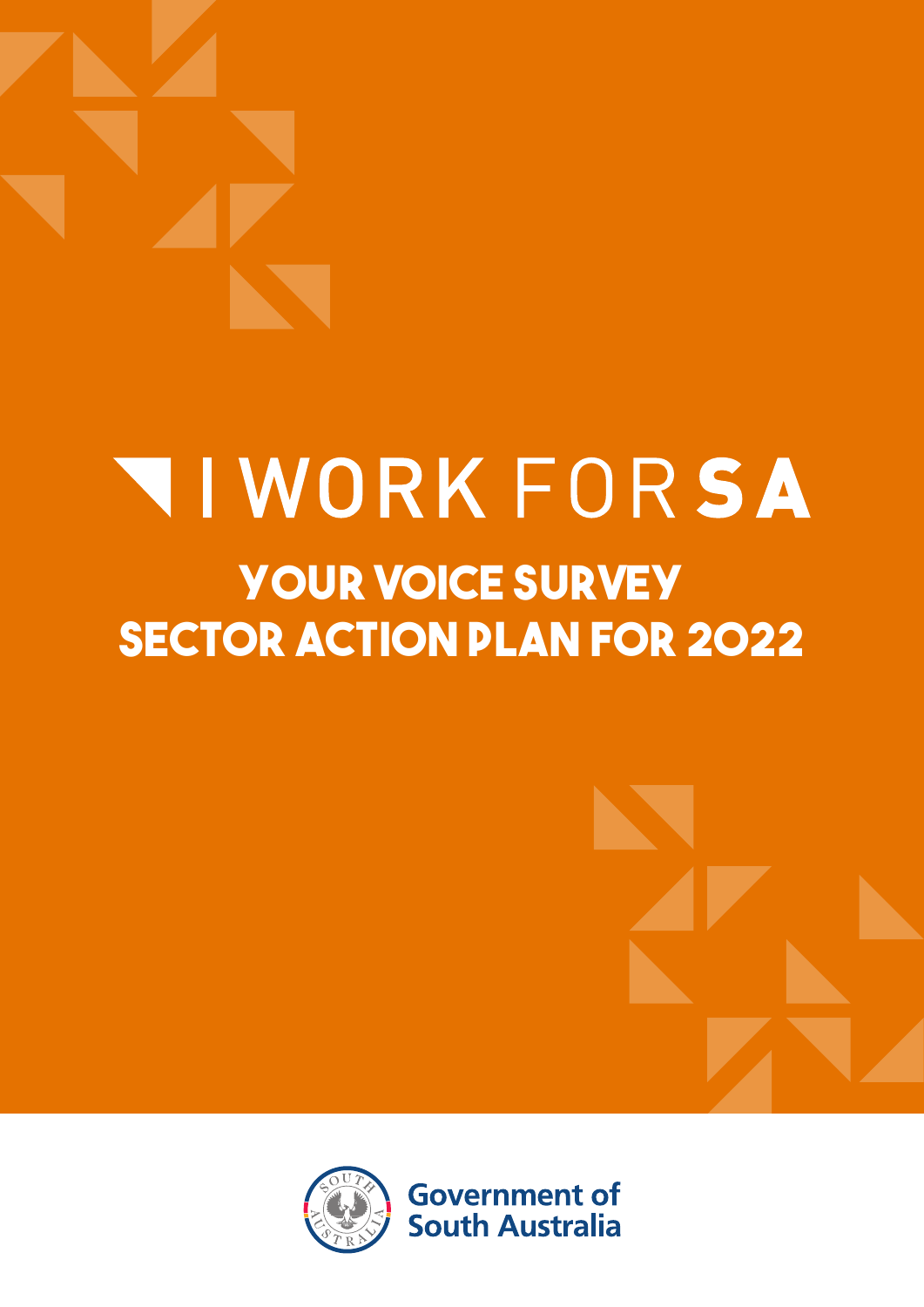## INTRODUCTION

To deliver on the SA public sector's purpose of Making a Difference so South Australia Thrives, we need our workforce to feel engaged and empowered.

The I Work for SA survey is one of the most useful tools at our disposal to measure whether our people feel engaged and supported to do their best work, and to understand how this can be maximised across the sector.

The second I Work for SA – Your Voice Survey ran from 27 April to 4 June 2021. All employees working for the SA public sector, including statutory bodies and state-owned corporations, were invited to participate.

A record number of employees responded to the 2021 survey, with 36 per cent providing their feedback – 15,347 more employees than in 2018.

The results showed there's a lot to be optimistic about as a sector. We have mostly either maintained or improved on our 2018 survey results, with pleasing improvements in leadership, performance management and employee wellbeing.

#### A review of the 2018 action plan noted that all action areas recorded improvement in 2021.

This sector-level action plan has been developed in response to the 2021 survey results and aims to increase employee engagement, complimenting local agency action plans.

The actions will be delivered throughout 2022 and have been selected for maximum impact across the sector. The initial focus will be on the following three key areas:

- Leadership
- Wellbeing
- Culture

Once these actions have been implemented, our focus will turn to:

- Building empowering workplaces
- Enhancing career development and pathways

The next I Work for SA – Your Voice survey is intended to run in late 2022, which will be our opportunity to measure the impact of the sector's actions.

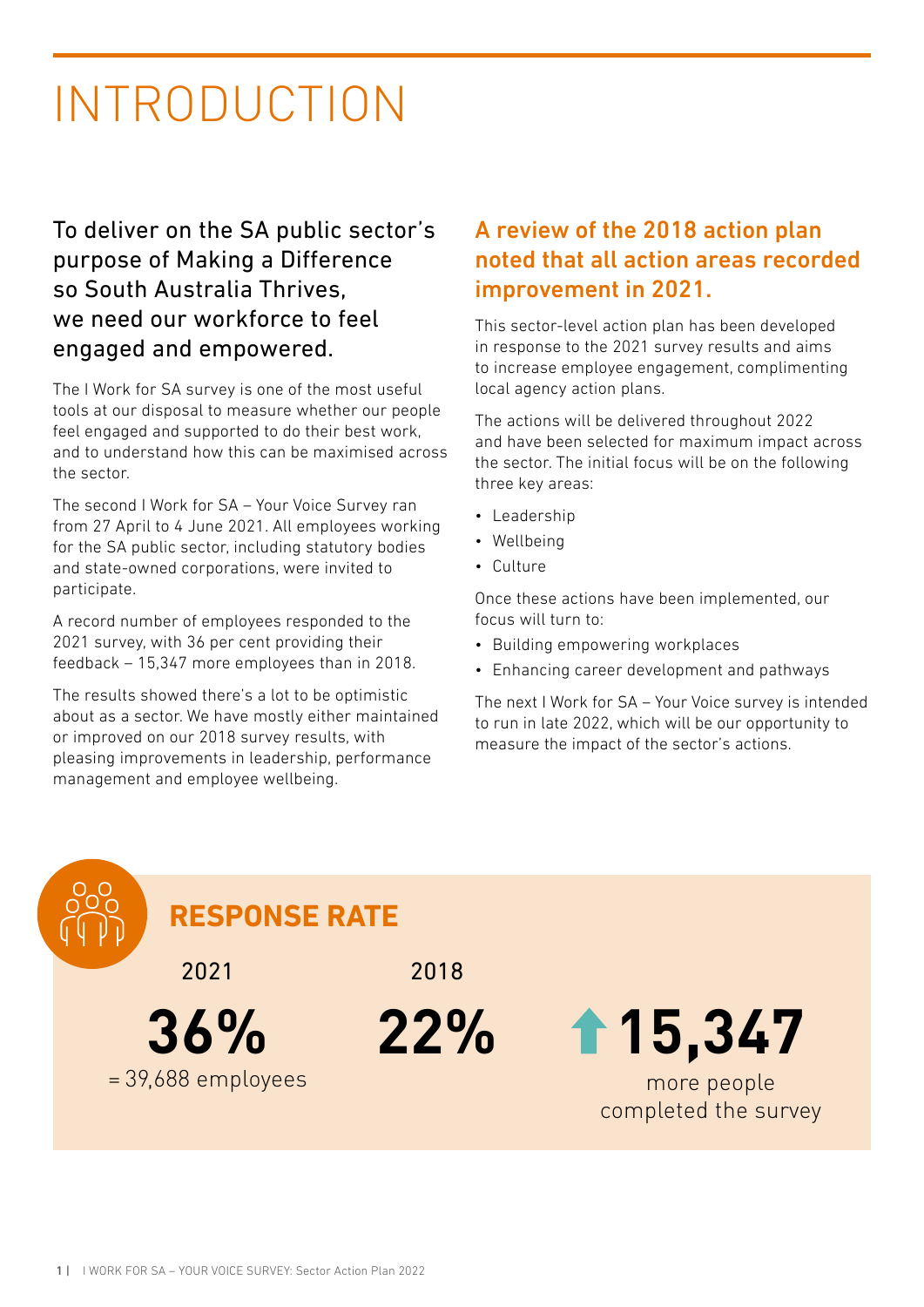# 2021 SURVEY RESULTS – HIGHLIGHTS

Here is a snapshot of the 2021 survey highlights.



### **2018 SURVEY ACTIONS**

All action areas resulting from the 2018 survey have recorded improvement including:

- Leadership
- Performance management
- Bullying and harassment
- Employee wellbeing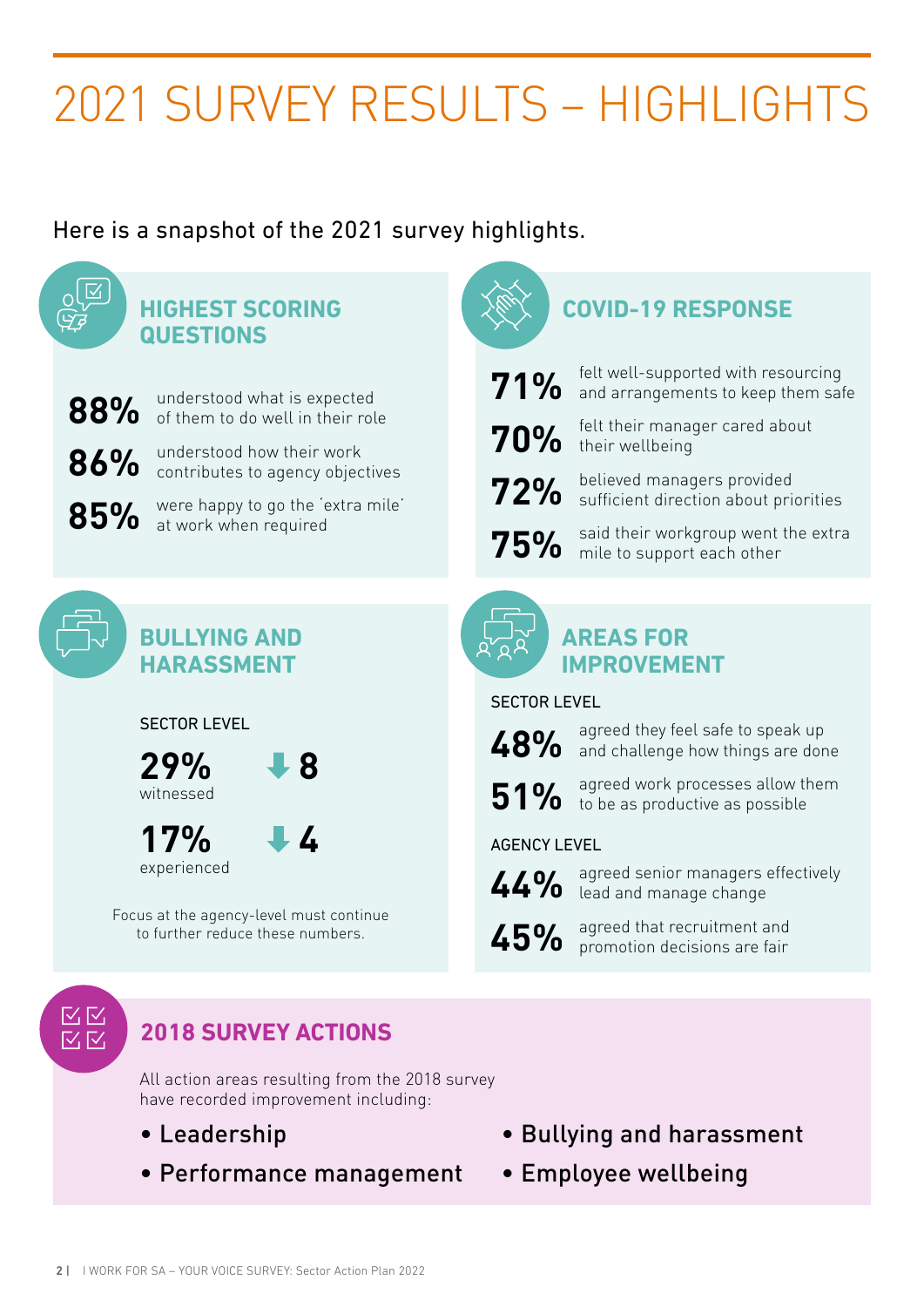# 2021 SURVEY RESULTS – HIGHLIGHTS

Our results showed overwhelmingly positive responses about our sector's COVID-19 response, including the way employee health and wellbeing was prioritised.

Even though the pandemic continues to add complexity and uncertainty to our work, these findings are a testament to the sector's ongoing resilience.

Especially encouraging were the responses about bullying and harassment. Even though we heard from more employees than ever, we reported a decrease in both the witnessing and experiencing of these types of incidents – down eight percentage points and four percentage points, respectively. This shows that the actions from the last survey, such as the Mentally Healthy Workplaces Toolkit and peer support program have helped move us in the right direction.

Our sector's action plan will continue to provide tools and frameworks to support wellbeing for all employees in every agency.

While it's appropriate to celebrate positive results, it should not be at the expense of the hard work that is still needed to further improve the employee experience within our sector. Although bullying and harassment have decreased, the fact that instances are still occurring means we can do better. Of similar concern, only 48 per cent of respondents feel safe to speak up and challenge how things are done.

At the agency level, our managers' skills and capability need sustained investment to increase inclusivity, invite challenge, effectively lead change and support more effective recruitment processes and outcomes.

Continuous improvement is critical to our ongoing success, and this action plan leverages the opportunities that offer the greatest impact. By delivering consistent frameworks, training and resources for all agencies to use, leaders and employees will be clearer on our sector's expectations and our path to positive change. This will be best achieved when the sector's action plan is considered alongside an agency's response to its local survey results.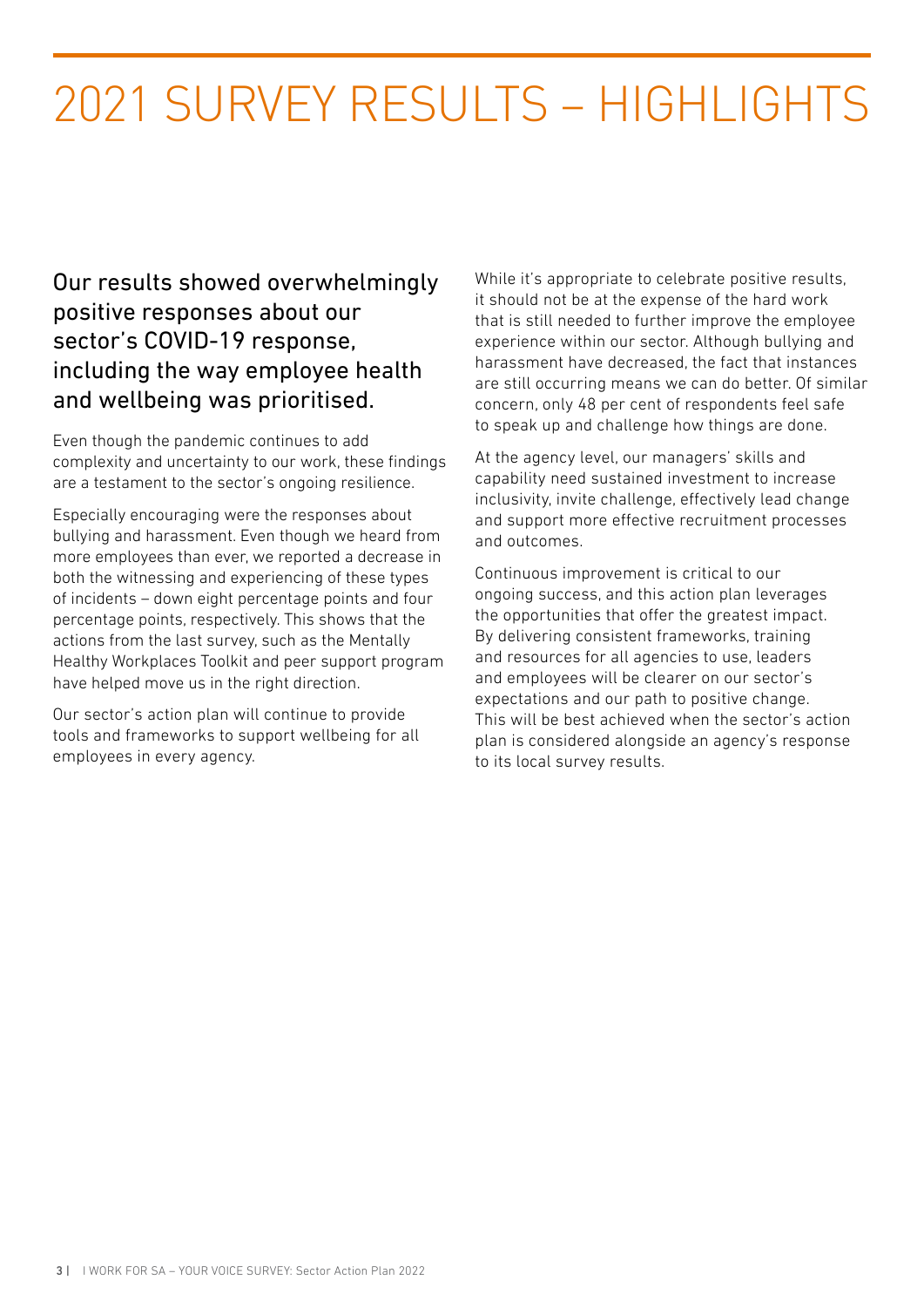### YOU TOLD US WE NEED TO FOCUS ON…

### LEADERSHIP WELLBEING WELLBEING CULTURE

### SO WE'RE TAKING ACTION BY...

Our leaders are empowered to set and give clear direction and are skilled in guiding employees through change.



You have more support and resources to manage and nurture your wellbeing, with a tailored approach for employees in frontline roles.



Our sector is respectful and inclusive, and this culture begins with fair and transparent recruitment processes.

Implementing a new framework for all SA public sector leaders which defines what good leadership looks like.

Establishing an advisory service in partnership with Wellbeing SA so agencies can seek specialised intervention when requiring extra support to create thriving workplaces.

Launching a simplified Integrity Framework before June 2022 to define the expectations of all employees, including leaders, on the values and behaviours required to appropriately serve the SA community.

Expanding the successful Mentally Healthy Workplaces initiative to incorporate all aspects of wellbeing, including specific support for frontline workers.

Setting the standard for effective and transparent recruitment practices through better tools and resources.

Embedding all new initiatives to nurture wellbeing into the sector's leadership induction processes and professional development programs.

### I WORK FOR SA HOLD FOR SA HOLD FOR SA HOLD FOR SA HOLD FOR SA HOLD FOR SA HOLD FOR SA HOLD FOR SA HOLD FOR SA <br>In the contract survey of the contract survey of the contract survey of the contract survey of the contract sur **SECTOR ACTION PLAN 2022** ACTION PLAN AT A GLANCE

Launching new short courses from March 2022, designed for quick and lasting impact. These courses will equip leaders to coach employees to do their best work, successfully manage hybrid working, respond to rapid change, prioritise customers, nurture wellbeing, and promote inclusivity.

Setting clearly defined leadership standards to attract, promote and develop the right people and hold them to account.

Piloting a leading online mental health awareness tool for employees and managers, with 24/7 access to resources and training.



Improving the experience, representation and inclusion of all employees through a new sector-wide Inclusion Strategy, with a particular focus on employees living with a disability.



Introducing custom wellbeing resources and training programs in targeted areas such as bullying and harassment, and mental health awareness.



Training employees who take part in the sector's recruitment and talent management, so standards are aligned to best practice, consistently upheld and applied.







Adapting the South Australian Leadership Academy's core programs to meet the changing needs of the sector.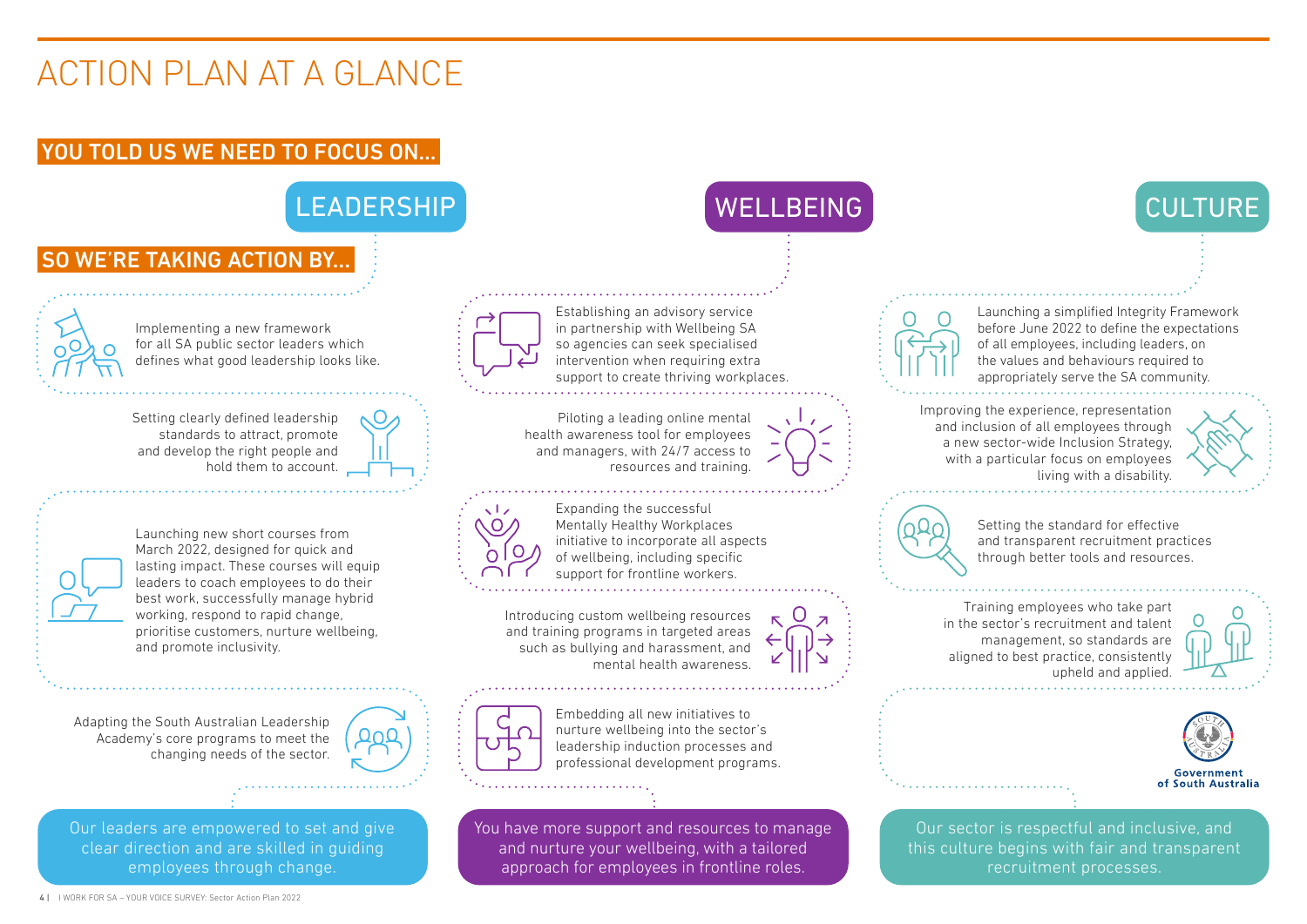## LEADERSHIP

### Key survey results

**44%** feel that senior managers effectively lead and manage change

**45%** feel that senior managers keep employees informed about what's going on

**45%** feel senior managers in their agency actively engage with employees

**47%** believe senior managers provide clear direction for the future of the agency

More than half of our sector's agencies nominated leadership as a key area of need, and this was confirmed in the survey results. Leadership questions attracted lower scores, particularly in terms of setting direction, communication, change management and visibility.

While the area of leadership achieved a two-percentage point increase from 2018's results, it was also the lowest scoring focus area at the sector level.

To achieve an engaged and high-performing workforce, leaders must be strong and effective. They must also provide clarity about the future and navigate their teams through change.

We want to improve the confidence of our leaders to do this well by providing development and support that strengthens their leadership capability and skills. By improving the consistency of how leadership is applied across the sector, it will positively improve the overall employee experience, enabling employees to do their best work.

#### Where we are heading...

Our leaders are empowered to set and give clear direction and are skilled in guiding employees through change.

### **Deliverables**



Leadership Series Q1, 2022

New short courses designed for quick wins will upskill employees on current sector challenges such as managing hybrid teams, responding to rapid change, and how to prioritise customers.



New Core Leadership Programs Q3, 2022

The South Australian Leadership Academy's existing program will be adapted to deliver dynamic content that equips leaders with the necessary skills to succeed in increasingly complex roles.



Simplified Leadership Framework Q4, 2022

By defining what good looks like, this framework will set the standards for existing and aspiring leaders of our sector.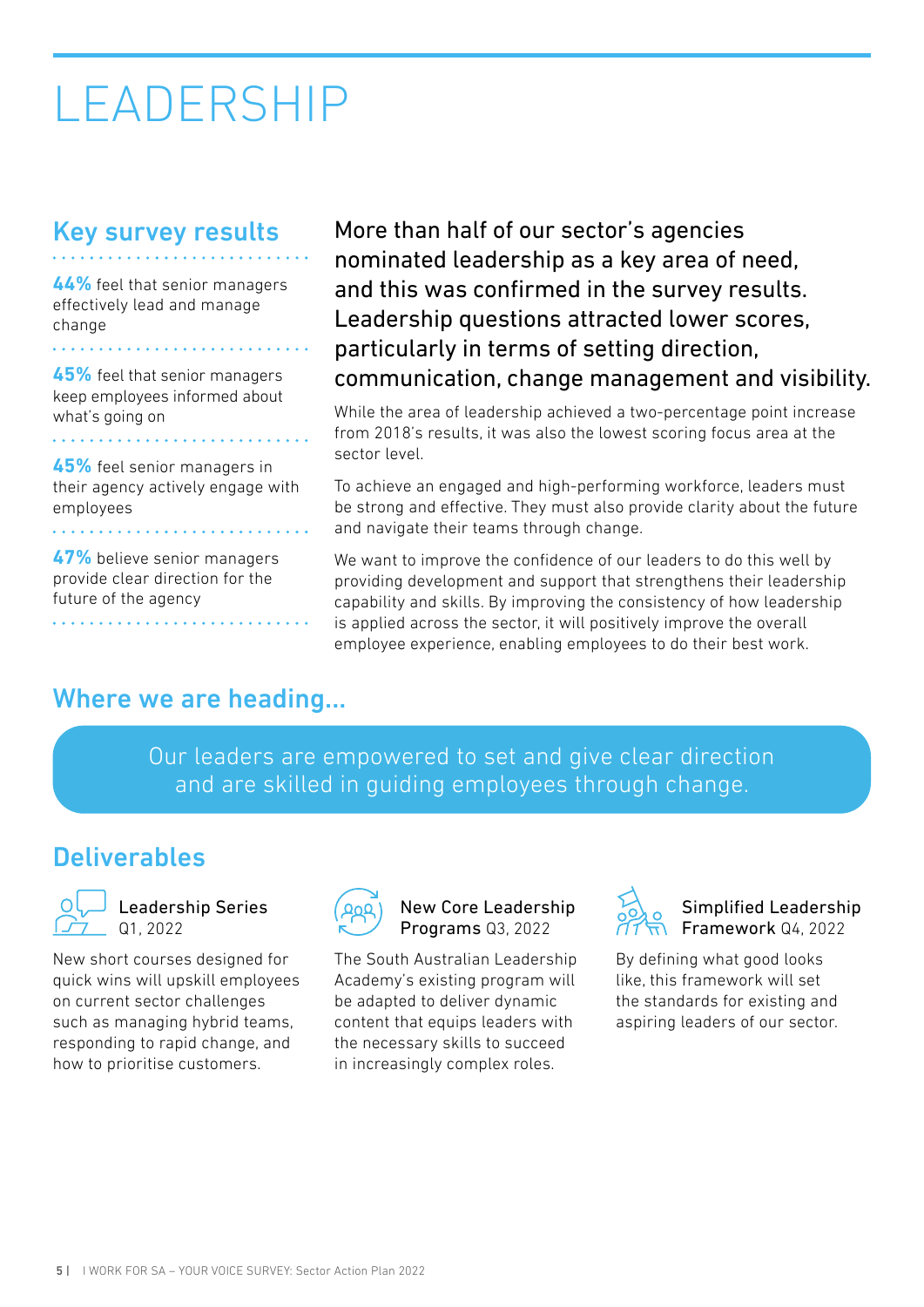## WELLBEING

### Key survey results

**54%** think their agency cares about their health and wellbeing

**55%** believe they are able to strike the right balance between their work and home life

**60%** believe their workgroup has the tools and resources to perform well 

**61%** are satisfied with the policies and practices in place to help them manage their health and wellbeing

**74%** believe they are provided with the tools and equipment to do their job safely

More than half of the sector's agencies indicated employee wellbeing was a high priority and critical to their success. Employees who are supported to nurture their wellbeing are more likely to be engaged, motivated and feel safe at work.

Wellbeing was significantly impacted for employees who had experienced harassment or bullying, or both. (37% compared to 68%). The wellbeing scores were also lower for frontline service delivery staff, who make up a significant proportion of our public sector (57% compared to 61% overall).

A manager's skills and awareness in promoting positive wellbeing had the biggest impact on an employee's ability to thrive at work, which is why this area requires an all-of-sector focus.

To thrive at work, employees must be resilient, adaptive to change, and able to juggle the constant shifts in work and personal lives. We are committed to creating an encouraging environment and providing practical tools which will help employees overcome challenges and empower confidence to speak up when concerned.

#### Where we are heading...

You have more support and resources to manage and nurture your wellbeing, with a tailored approach for employees in frontline roles.

### Deliverables



Agency Advisory Service Q2, 2022

In partnership with Wellbeing SA, this service will work closely with agencies requiring specialist support and intervention to improve the health and wellbeing of its workplaces.



Expanding Mentally Healthy Workplaces Q3, 2022

Established following the 2018 survey, this successful initiative will increase its scope to incorporate all aspects of wellbeing and will provide custom-designed support for the sector's frontline workers.



Tailored Wellbeing Resources and Training Q3, 2022

Awareness, education and training will be made available to all employees so they can manage their wellbeing, feel safe to speak up against bullying and harassment, and understand how they can contribute to workplace culture and performance. These resources will be integrated into the South Australian Leadership Academy's core leadership programs.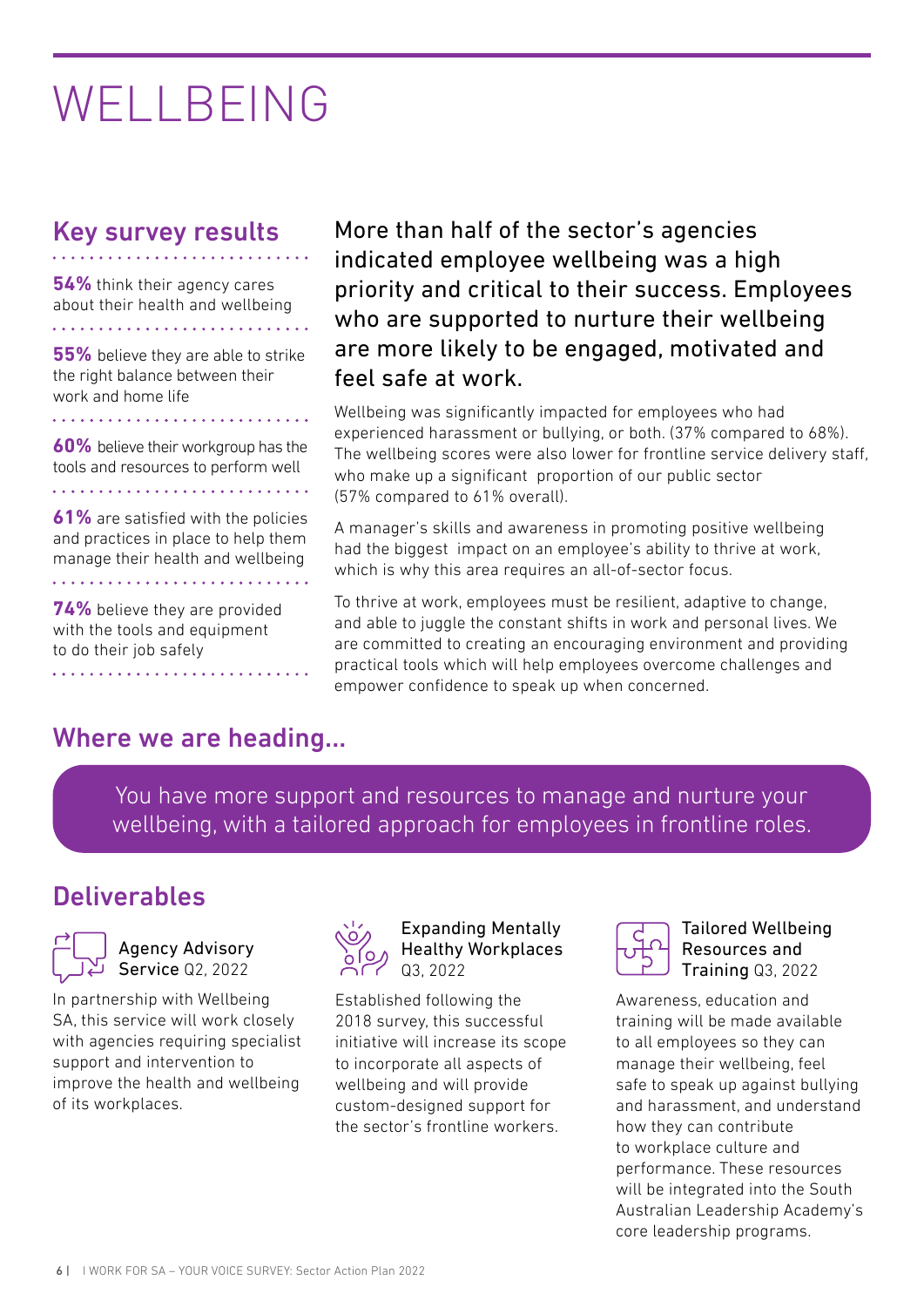# CULTURE

### Key survey results

**49%** believe that in their agency, recruitment and promotion decisions are fair

**49%** feel that senior managers model the behaviours expected of employees

**65%** believe that their workgroup's everyday actions are guided by the Public Sector Values

<u>. . . . . . . . . . .</u>

The SA Public Sector Values set the standard of behaviours expected of every employee in every agency. How we model and uphold these behaviours is a key driver of engagement across our workforce and contributed to the low scores on leadership in the survey.

Encouraging employees to live the sector's values must be fostered at an agency level. It's the role of senior leaders to continually align the sector's purpose, values and behaviours with their agency's day-to-day work in a way that's relevant to their team.

However, the survey's responses also identified the need for a consistent sector-wide approach to improve the perceived fairness of recruitment processes. While perceptions of the fairness of recruitment processes increased by six percentage points since 2018, it was still one of the lowest scoring questions in 2021.

The survey also highlighted the need for senior managers to be better at modelling the behaviours and ensuring it's incorporated into performance discussions in a manner that's meaningful and authentic.

#### Where we are heading...

Our sector is respectful and inclusive, and this culture begins with fair and transparent recruitment processes.

### Deliverables



#### Integrity Framework Q1, 2022

Unifying all employee conduct information under one framework so that employees are clear on the expected standard and understand the possible consequences if they fall short.



#### Inclusion Strategy Q2, 2022

Working in tandem with the sector's survey plan, it will build a culture of inclusivity, with a particular focus on improving outcomes for employees living with a disability.



#### Consistent Recruitment Processes Q4, 2022

By year's end, the sector will have a more defined and coherent approach to recruitment processes to increase transparency and attract and retain the best skills and talent in every agency.



#### Training and Education Q4, 2022

Any employee involved in the recruitment or management of talent within the sector will be expected to complete new purpose-built training, so our hiring processes are fairer, more transparent, and strengthens our commitment to diversity and inclusion.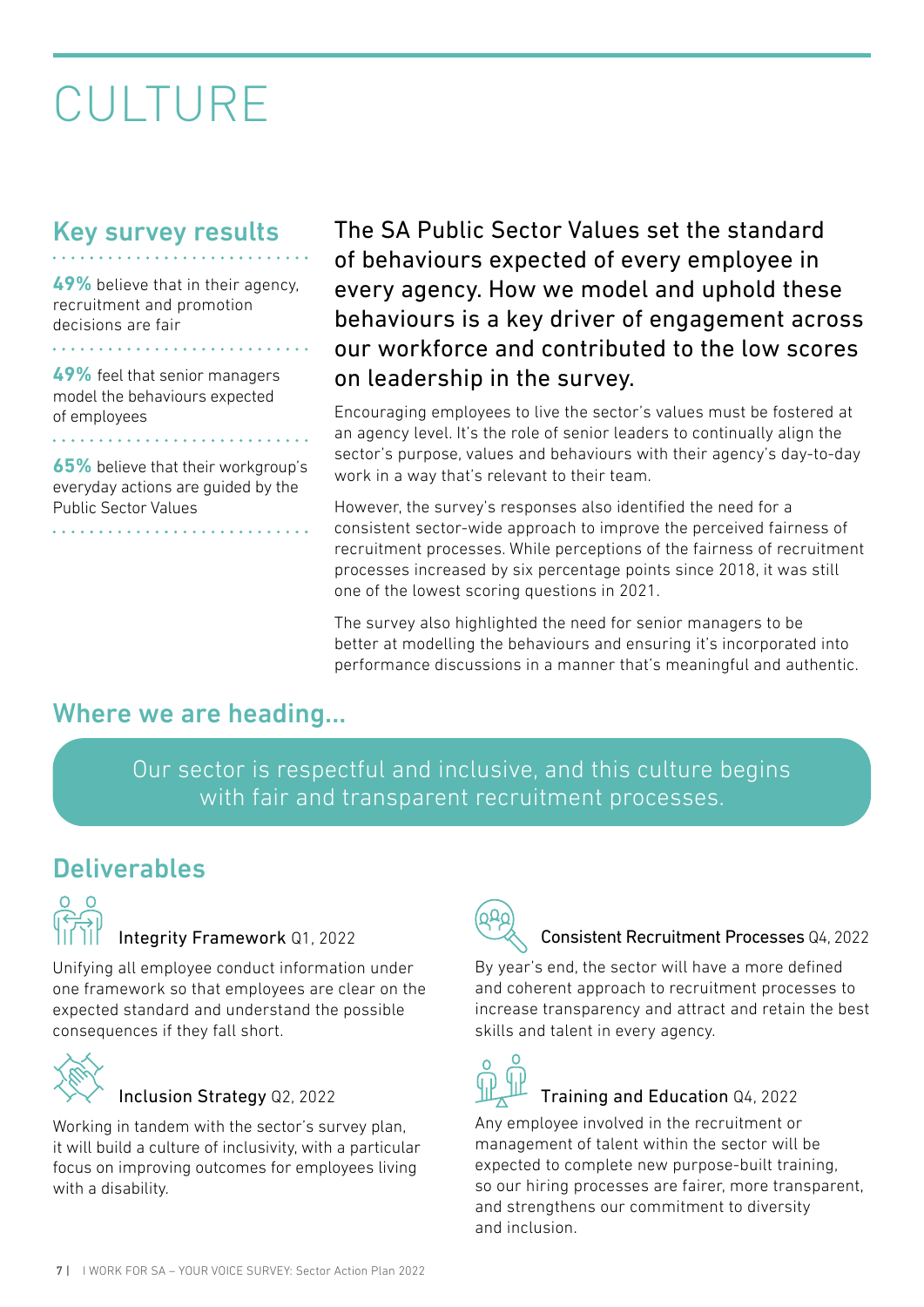# NEXT PHASE ACTIONS

### Key survey results

**48%** think it is safe to speak up and challenge the way things are done in their agency

. . . . . . . . . . . . . . . . . .

**51%** believe the work processes in place allow them to be as productive as possible

**65%** believe that their agency focusses on improving the work they do

#### Empowered to deliver

To get results, the public sector needs effective processes and to foster a workplace culture where everyone feels safe to speak up to improve how we work.

The leadership and wellbeing actions within this plan are expected to help employees confidently challenge how things are done, and the proof of their success will be in the next survey's results.

Empowering our employees to deliver also means removing unnecessary obstacles that cause frustration and create barriers to getting the work done.

The Easy to Do Business Council was established last year to streamline internal and external processes and deliver improved customer experiences, and its recommendations will be sought on how we can best empower our people. Until such time, no further sector-wide actions have been identified for this key theme.

### Enhancing career development opportunities

Helping our employees to grow their careers within the public sector was another area of improvement that agencies consistently prioritised in their local action plans.

As part of a sector-wide review of recruitment processes that's already underway, we are considering what employees will require to support their career aspirations, including professional development and promotional opportunities.

Our aim is to develop the sector's capability in talent management and succession planning, and to create more open and transparent conversations with employees on their career pathways. More specific actions will be defined following the completion of the recruitment review.